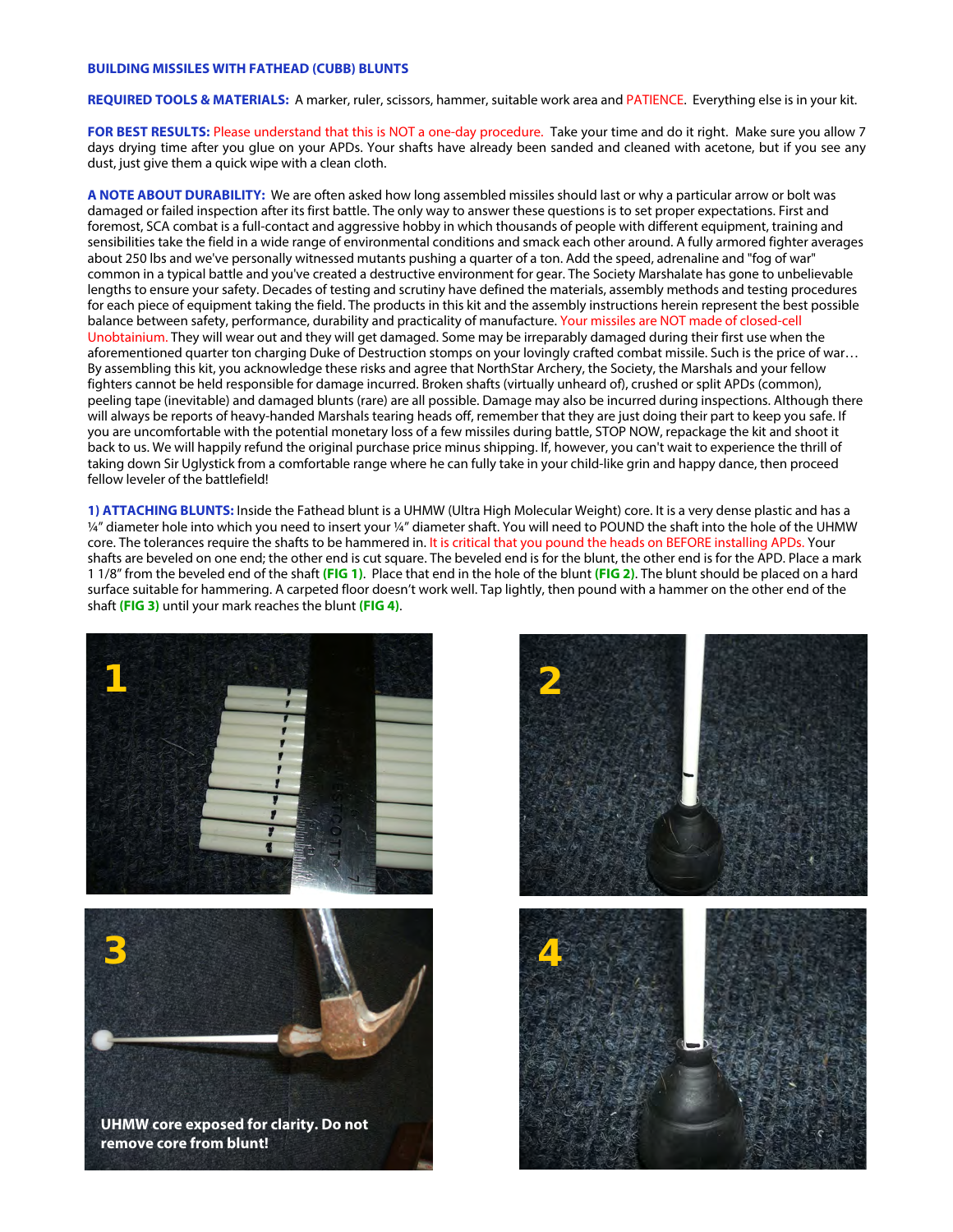**2) WARMING THE ASGARD APD:** If the APD end of the shaft has spread because of the hammering in the previous step, lightly sand the edge to bring it back to the right size so the APD will fit. Do not reduce the shaft diameter with sanding unless it's absolutely necessary as described at the end of step 3. APDs for arrows have a split nock, while those for bolts have a solid nock. The shaft holes of the APDs have already been roughened by NorthStar for better adhesion. The hole in the APD is ¼". The shaft you are placing into that hole is ¼". The plastic APD will need to expand just a little as the shaft in inserted. This is made easier if the APD is warm. Holding them in your hands for a couple of minutes, placing them in the sun, placing them in a tied off pillow case and running them through the clothes dryer on low heat or using a hair drier on low heat are all suitable methods for making the APDs slightly more pliable for this step. Don't put them in hot water as water trapped inside the APD will undermine glue adhesion. Don't put them in the oven, blast them with a heat gun or use a lighter or other open flame. Such methods will bubble, melt, ignite and otherwise irreparably damage the APD. They just need to be about 85F. If you are assembling your missiles at a backyard BBQ in July in Arizona, you can probably skip warming them up. If you are assembling them from inside your ice fishing tent on Lake Winnebago in January, then warming the APDs will be crucial to prevent the plastic from splitting during shaft insertion. An air conditioned home is generally enough justification for warming the APDs first.

**3) ATTACHING THE ASGARD APD:** Use the GOOP glue as a lubricant to get the APD to slide on. Put a generous amount of glue over the shaft hole of the APD **(FIG 5 & 6)**. Push the shaft slowly (REPEAT - SLOWLY) into the APD until it touches the bottom of the hole. Push hard! Twist the shaft to distribute the glue evenly. Be careful not to damage the nock when you push the APD onto the shaft. I do this by placing the large round hole of the APD on the table with nock off the edge of the table **(FIG 7)**. The fiberglass shaft will be vertical while you push the APD onto it. The Asgard APD fits the 1/4-inch diameter shafts very snugly. So snugly, that the shaft will push almost all the glue down to the bottom of the shaft hole. There is a small weep hole at the bottom of the shaft to allow excess glue to come out. You must push the shaft in hard enough to get the glue to distribute between the shaft and the APD. Glue will suddenly spurt out of the weep hole, so cover up that nice dining room table and floor you're working on **(FIG 8)**. Getting GOOP adhesive out of carpeting is icky. Learn from my experience. Trust me yet again. After gluing, let it set for seven days without moving it. Yes, I really mean seven whole days. Learn from my experience. I have had APDs ready after 2 days, but not always! After seven days test the APD to make sure it is secure. Test it by grasping it and trying to pull it off. If you can pull it off or twist it around the shaft, re-glue it. If it's really, really, really hard to push the shaft into the APD, try warming them immediately before inserting (See step 2). As a last resort, you can sand down the shaft diameter VERY SLIGHTLY. The fiberglass is easy to sand with coarse sand paper or a concrete block or a rock. You are going to hate doing this because the fiberglass dust is nasty and itchy. Don't breath the dust; don't touch your face or eyes with hands that have the dust on them. After you are done sanding, wipe the shaft with alcohol to get rid of the dust and oils.

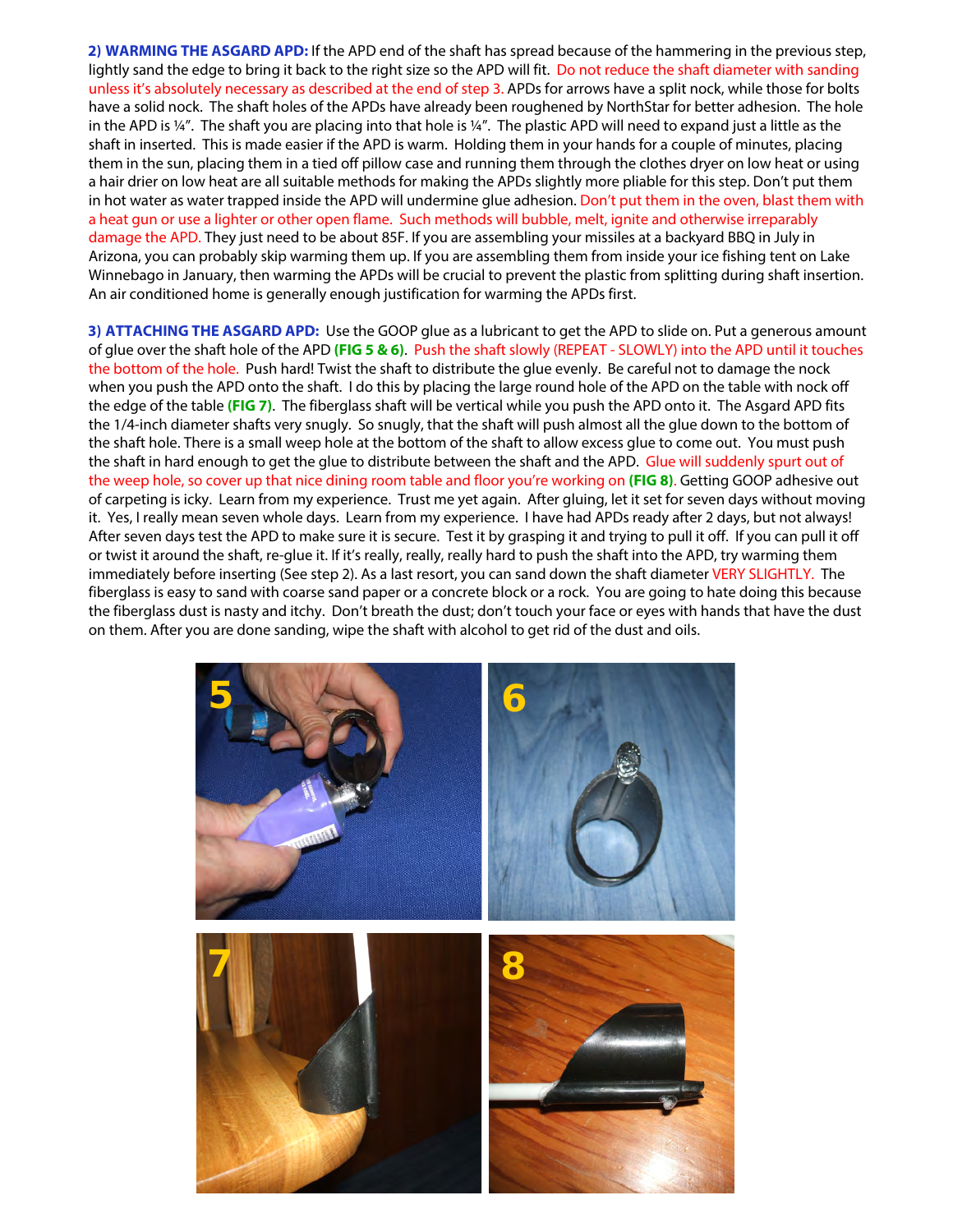**4) TAPE AND LABEL THE SHAFT:** Tape the shaft between the Blunt and the APD. This takes time and care. Cut a piece of tape the needed length. Lay one long edge of the tape carefully lengthwise down the shaft. Get that one edge of the tape, the long edge, stuck onto the shaft straight before proceeding **(FIG 9 & 10)**. Roll the shaft a little and then push down the tape lengthwise. Do this in increments. Each time you push down on the tape, you will stick a little bit more of the tape to the shaft. Roll the shaft, push down on the tape lengthwise, roll the shaft, push on the tape, roll, tape **(FIG 11)**… The colored tapes stretch a bit after you pull them off the roll. Allow the length to shrink back to size for a couple of minutes before you stick it onto the shaft. Midrealm allows only 1" wide strapping/fiber tape on the shafts. West Kingdom requires electrical tape on the shafts. When taping is complete, you must label your shafts with your name and kingdom for SCA combat. Midrealm and Pennsic War require pre-printed labels, not hand written.



**5) TAPE THE FATHEAD BLUNT:** Place a piece of tape (8 to 10 inches) over the top of the blunt and down the sides of the shaft **(FIG 12)**. Another piece of tape needs to go around the shaft to cover the ends of the tape that went over the head of the blunt **(FIG 15 - 17)**. Some kingdoms have a rule that two pieces of tape need to go over the top of the blunt **(FIG 13)**. Better check with your local authority or better yet, just use two pieces of tape over the top. You have enough tape in your kit. Yea, just trust me. You may use strapping tape over the heads and then cover it with electrical tape. I like to use  $\frac{1}{2}$ " strapping tape covered with 34" electrical tape. For Midrealm's special rules, please read [35footspear.com.](http://www.35footspear.com)